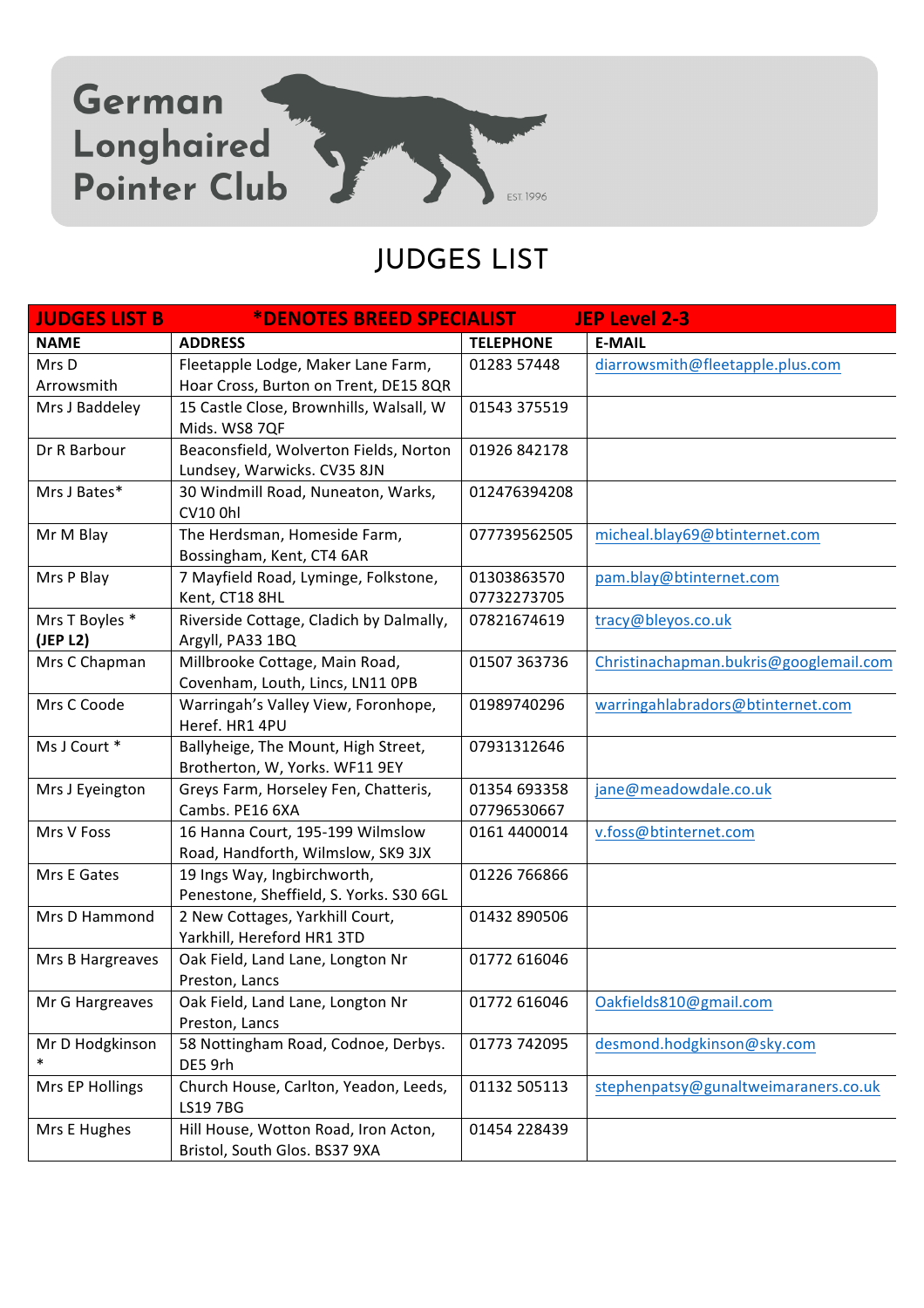| Dr R W James     | 55 High Street, Upton, Northampton,     | 01604 240686 |                              |
|------------------|-----------------------------------------|--------------|------------------------------|
|                  | Northamptonshire, NN5 5EN               |              |                              |
| Ms R Johnson     | 3 Flint Cottages, Herringswell Road,    | 01638 750614 | downstreamfcr@hotmail.com    |
|                  | Kentford, Newmarket, Suffolk, CE8 7QS   |              |                              |
| Mr F Kane        | 71 Coast Road, Redcar, Cleveland, TS10  | 01642 485895 | frank.kane71@btinternet.com  |
|                  | 3RD                                     |              |                              |
| Mrs D Kirkwood-  | 34 Auchencar Drive, Kilmarnock          | 01563 524606 |                              |
| Emery            | Ayrshire KA3 1PX                        |              |                              |
| Mrs S M Marshall | Lowerdon, 50 Sun way, Southowram,       | 01325 312484 | sandra.lowerdon@virgin.net   |
|                  | Halifax HX3 9PF                         |              |                              |
| Ms S McAndrew    | 31 Selkirk Avenue, Paisley, PA2 9JF     | 07789768154  | seonaid-wei@hotmail.co.uk    |
| Mr C McKay       | Woodglade, 9 Ebbisham Road, Epsom,      | 01372 810936 |                              |
|                  | Surrey, KT18 7NP                        |              |                              |
| Mrs J M Miller   | Peach Tree Cottage, Watling Street,     | 01544 220330 | feorlig@sky.com              |
|                  | Wibtoft, Lutterworth, Leics. LE17 5BE   |              |                              |
| Mr R Morris      | Old Pontymister Farm, Risca, Newport    | 01633 612326 |                              |
|                  | Gwent, NP11 6EL                         |              |                              |
| Ms B Moss *      | Refail, Cleeton Lane, Cleeton St. Mary, | 01869 340044 | aranygundogs@btinternet.com  |
|                  | Shrops. DY14 0QD                        |              |                              |
| Mrs M Nixon      | The Old Rectory, Rectory Lane,          | 01530260581  |                              |
|                  | Nailstone, Nuneaton Warks CV13 0QQ      |              |                              |
| Mrs A Orzel      | Braxton, Dickerton Farmhouse,           | 01307830378  | orzelbraxton@aol.com         |
|                  | Guthrie, by Forfar, Angus DD82TZ        |              |                              |
| Mr W Orzel       | Braxton, Dickerton Farmhouse,           | 01307830378  | orzelbraxton@aol.com         |
|                  | Guthrie, by Forfar, Angus DD82TZ        |              |                              |
| Miss S Pinkerton | Abbey Boarding Kennels, The Hallands,   | 01469 532991 | Sharon@bareve.com            |
|                  | Thornton Road, Goxhill, North Lincs,    |              |                              |
|                  | <b>DN197LW</b>                          |              |                              |
| Miss N Spencer   |                                         | 01942 497463 | bannonbrig@gmail.com         |
|                  |                                         | 07710495256  |                              |
| Mr J Thirwell    | Wickham Hill South, Whickham            | 0191 4887168 | ferndel@thirwell.fsnet.co.uk |
|                  | Highway, Gateshead, NE11 9QL            |              |                              |
| Mr L Wilks*      | Refail, Cleeton Lane, Cleeton St. Mary, | 01869 340044 | aranygundogs@btinternet.com  |
|                  | Shrops. DY14 0QD                        |              |                              |
| Mrs E Winser*    | Pointers, wistow, Hungtindon, Cambs.    | 01487 822366 | questor@glp.org.uk           |
|                  | <b>PE28 2QH</b>                         |              |                              |
| Mrs J Whiting*   | 58 Nottingham Road, Codnoe Derbys.      | 01773 742095 | desmond.hodgkinson@sky.com   |
|                  | DE5 9RH                                 |              |                              |
| Mr C Woodward    | Woodlands, Furlong Road, Bolton on      | 01709 896663 | wadsoness@talktalk.net       |
|                  | Dearne, Rotherham, S63 8HU              |              |                              |